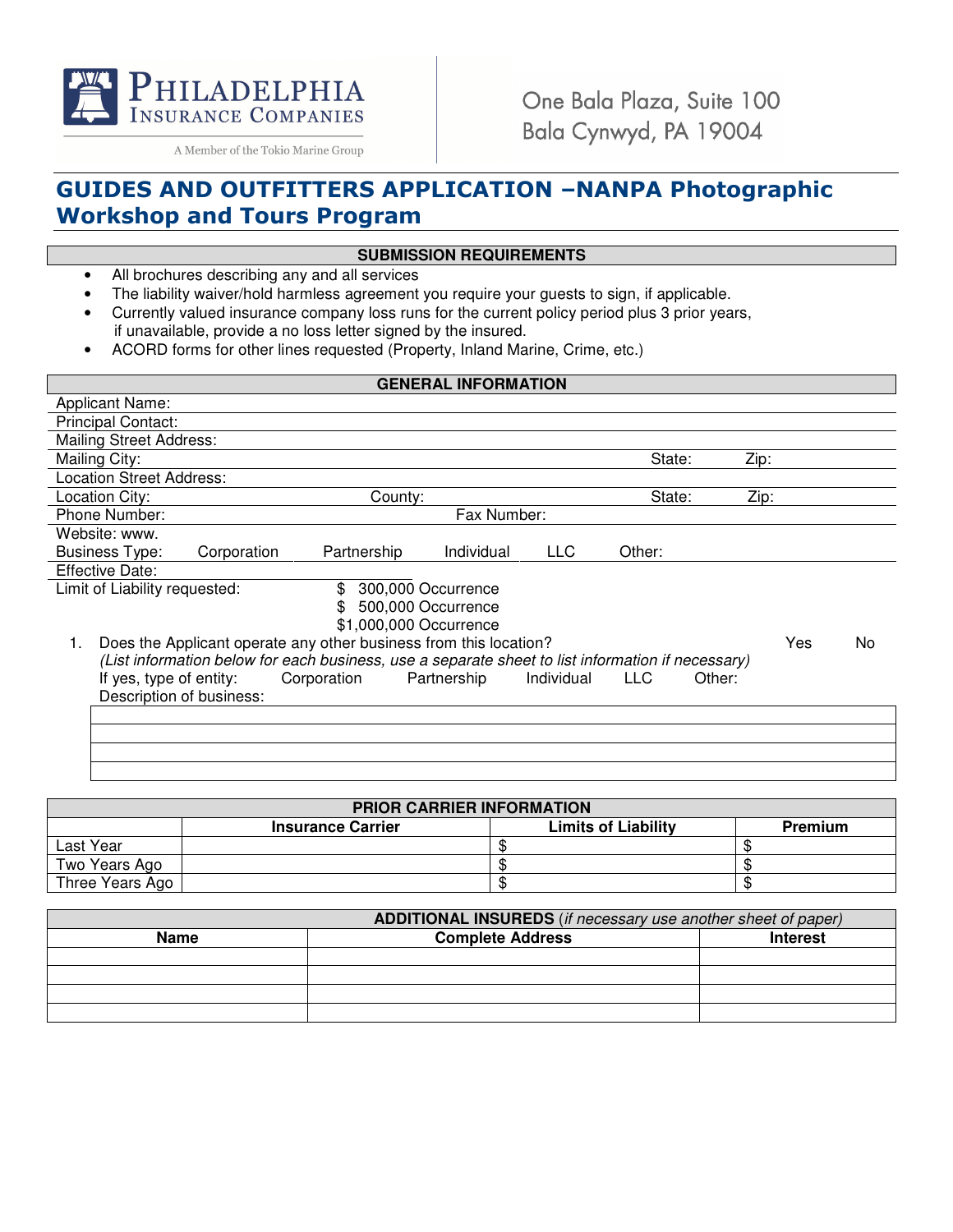# **DESCRIPTION OF OPERATIONS** (if necessary use another sheet of paper)

| <b>ACTIVITY INFORMATION</b>                         |             |            |                  |                 |
|-----------------------------------------------------|-------------|------------|------------------|-----------------|
| <b>Actual Total Receipts for Prior 12 Months:</b>   |             |            |                  |                 |
| <b>Estimated Total Receipts for Next 12 Months:</b> |             |            |                  |                 |
| <b>Activities Conducted</b>                         | # of Guides | # of Tours | <b>User Days</b> | <b>Revenues</b> |
| Hiking / Backpacking                                |             |            |                  |                 |
| <b>Photography Tours</b>                            |             |            |                  |                 |
| Youth Camps or Programs                             |             |            |                  |                 |
| Other, describe:                                    |             |            |                  |                 |

|              | <b>OPERATIONS INFORMATION</b>                                                   |               |       |     |    |  |
|--------------|---------------------------------------------------------------------------------|---------------|-------|-----|----|--|
|              | Does the Applicant require guests to sign a liability waiver?                   |               |       | Yes | No |  |
| 2.           | Does the Applicant require guests to complete a health & physical fitness form? |               |       | Yes | No |  |
| З.           | Does the Applicant have a brochure or web page?                                 |               |       | Yes | No |  |
| 4.           | How many years have you been in business?                                       | Years         |       |     |    |  |
| 5.           | If you are a new venture, how many years of prior experience?                   |               | Years |     |    |  |
|              | Describe Experience:                                                            |               |       |     |    |  |
| 6.           | Are any operations conducted outside of the United States?                      |               |       | Yes | No |  |
|              | Does the Applicant hire guides as sub-contractors?                              |               |       | Yes | No |  |
|              | If yes, for what activities?                                                    |               |       |     |    |  |
|              | If yes, do you obtain proof of insurance?                                       |               |       | Yes | No |  |
| 8.           | Is your business operational year round?                                        |               |       | Yes | No |  |
|              | If no, number of months you are operational:                                    | <b>Months</b> |       |     |    |  |
| <sup>o</sup> | Mh                                                                              |               |       |     |    |  |

 9. Where do your tours take place:

| <b>GUIDE/INSTRUCTOR INFORMATION</b> |                         |                                 |  |  |
|-------------------------------------|-------------------------|---------------------------------|--|--|
| <b>Name</b>                         | <b>Years Experience</b> | <b>First Aid Qualifications</b> |  |  |
|                                     |                         |                                 |  |  |
|                                     |                         |                                 |  |  |
|                                     |                         |                                 |  |  |
|                                     |                         |                                 |  |  |
|                                     |                         |                                 |  |  |

| <b>LOSS HISTORY</b> |                                |                             |  |  |
|---------------------|--------------------------------|-----------------------------|--|--|
| Date                | <b>Description of Incident</b> | <b>Amount Paid/Reserved</b> |  |  |
|                     |                                |                             |  |  |
|                     |                                |                             |  |  |
|                     |                                |                             |  |  |

<sup>1.</sup> Does the Applicant have knowledge of any incident which may lead to a claim? Yes Yes No If yes, please describe: